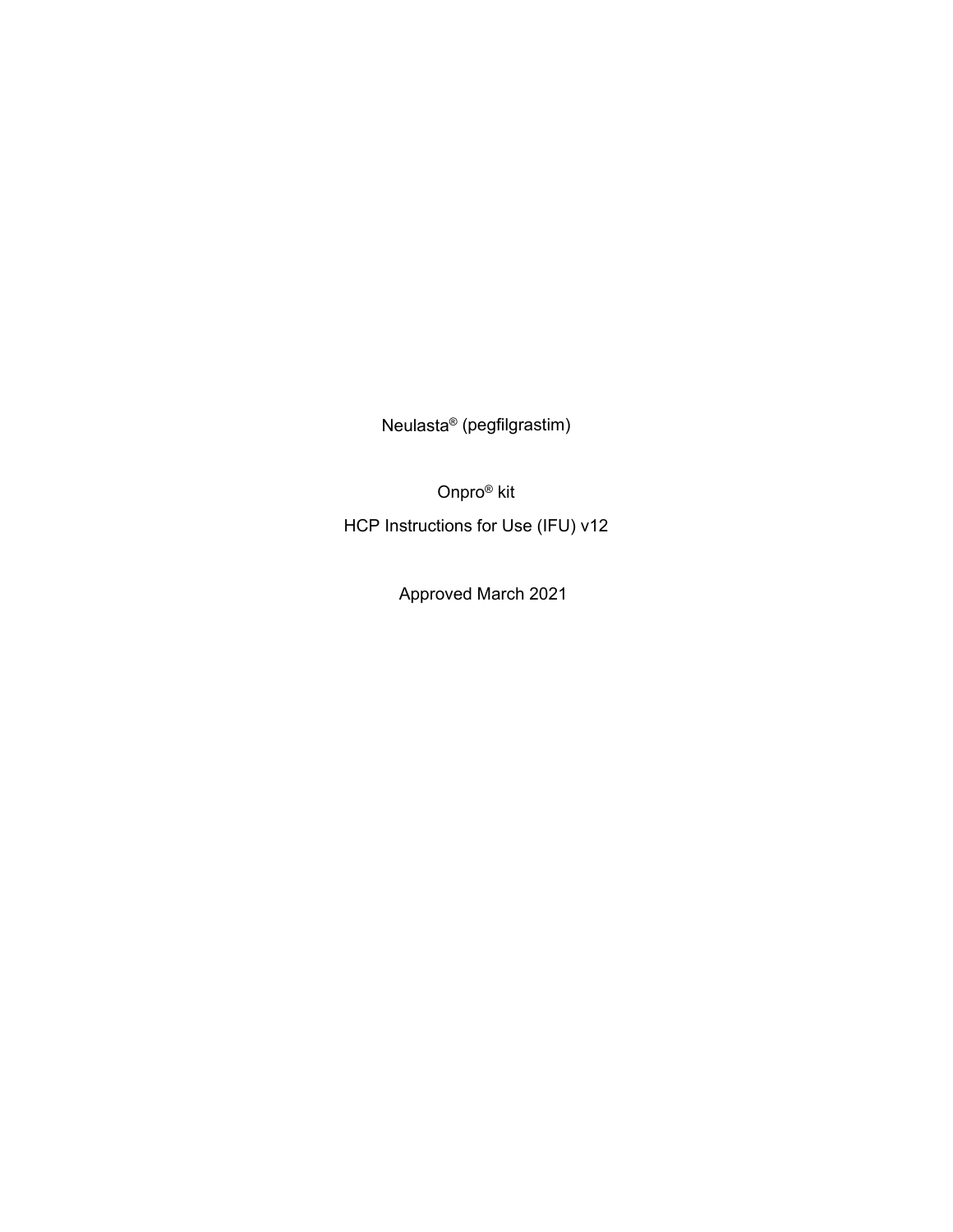# **Neulasta® (pegfilgrastim) Onpro® kit** Healthcare Provider INSTRUCTIONS FOR USE

# **Guide to Parts**

# **Neulasta Prefilled Syringe**

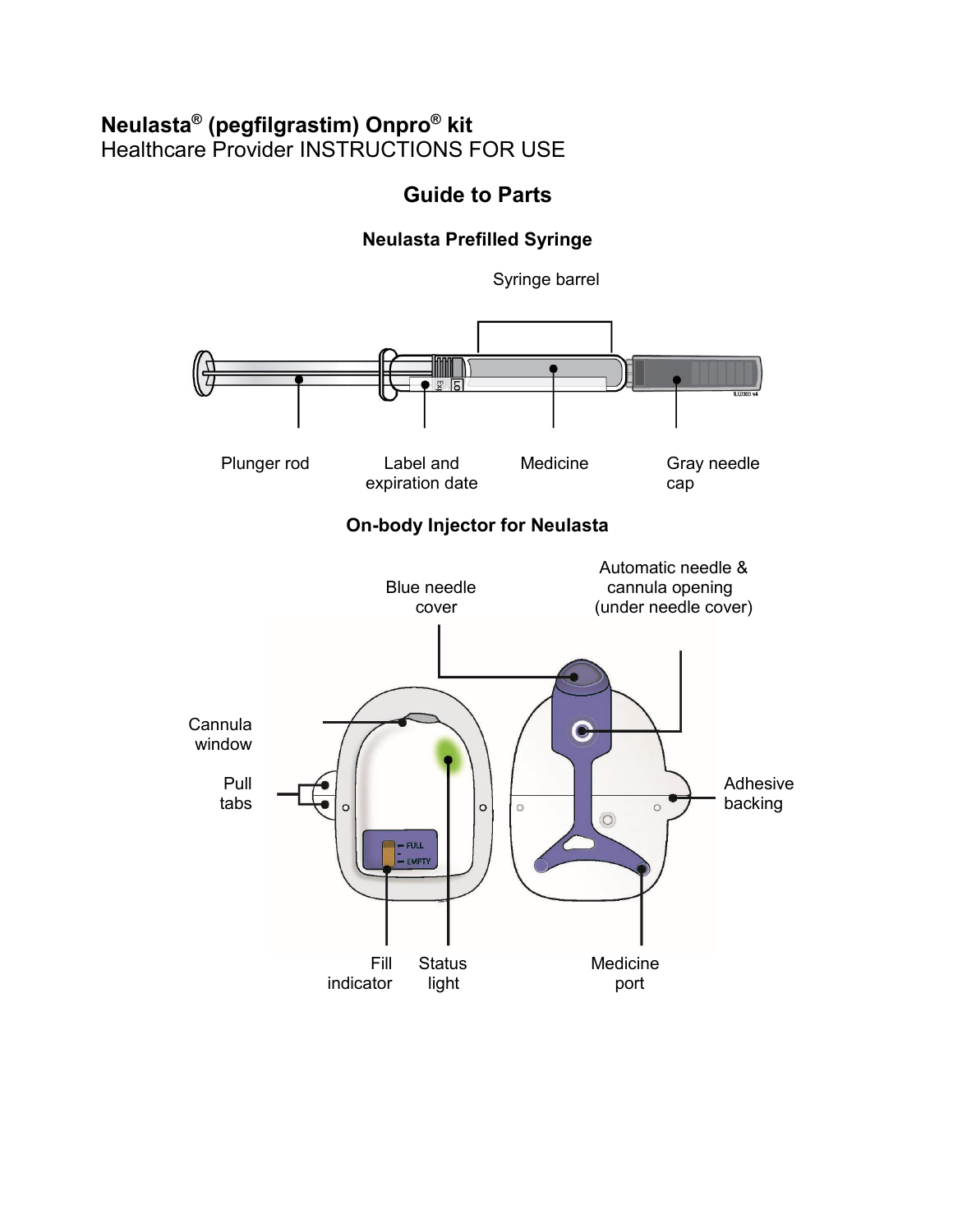# **Important**

## **READ THE FOLLOWING INSTRUCTIONS BEFORE USING NEULASTA ONPRO KIT**

## **Prescribing Information**

- See Prescribing Information for information on Neulasta.
- The on-body injector is for adult patients only.
- The on-body injector is not recommended for patients with Hematopoietic Subsyndrome of Acute Radiation Syndrome.
- Neulasta prefilled syringe gray needle cap contains dry natural rubber, which is derived from latex.
- For patients who have had severe skin reactions to acrylic adhesives, consider the benefit:risk profile before administering pegfilgrastim via the on-body injector for Neulasta.

## **Application Information**

- The on-body injector should be applied to intact, non-irritated skin on the abdomen or back of the arm. The back of the arm may only be used if there is a caregiver available to monitor the status of the on-body injector.
- The on-body injector has a self-adhesive backing to attach it to the skin, **do not** use additional materials to hold it in place as this could dislodge the cannula and lead to a missed or incomplete dose of Neulasta.

# **Environmental Information**

- **Do not** expose the on-body injector for Neulasta to the following environments as the on-body injector may be damaged and the patient could be injured:
	- Diagnostic imaging (e.g., CT Scan, MRI, Ultrasound, X-ray)
	- Radiation treatment
	- Oxygen rich environments such as hyperbaric chambers

## **Cautions**

- **Do not** use Neulasta Onpro kit to deliver any other drug product
- **Do not** use the on-body injector if its packaging has been previously opened, or the expiration date on the carton or any components has passed.
- **Do not** use if the name Neulasta does not appear on Neulasta Onpro kit carton.
- **Do not** modify the on-body injector.
- **Do not** attempt to reapply the on-body injector.
- **Do not** use if either the on-body injector or prefilled syringe is dropped. Start again with a new kit

## **Storage Information**

- Store the kit in the refrigerator at 36**°**F to 46**°**F (2**°**C to 8**°**C) until ready for use. If the kit is stored at room temperature for more than 12 hours, do not use. Start again with a new kit.
- Keep the prefilled syringe in the kit carton until use to protect from light.
- **Do not** freeze the kit.
- **Do not** separate the components of Neulasta Onpro kit until ready for use.

For all questions, or if a patient calls you regarding any injector problems, call Amgen at 1-800-772-6436.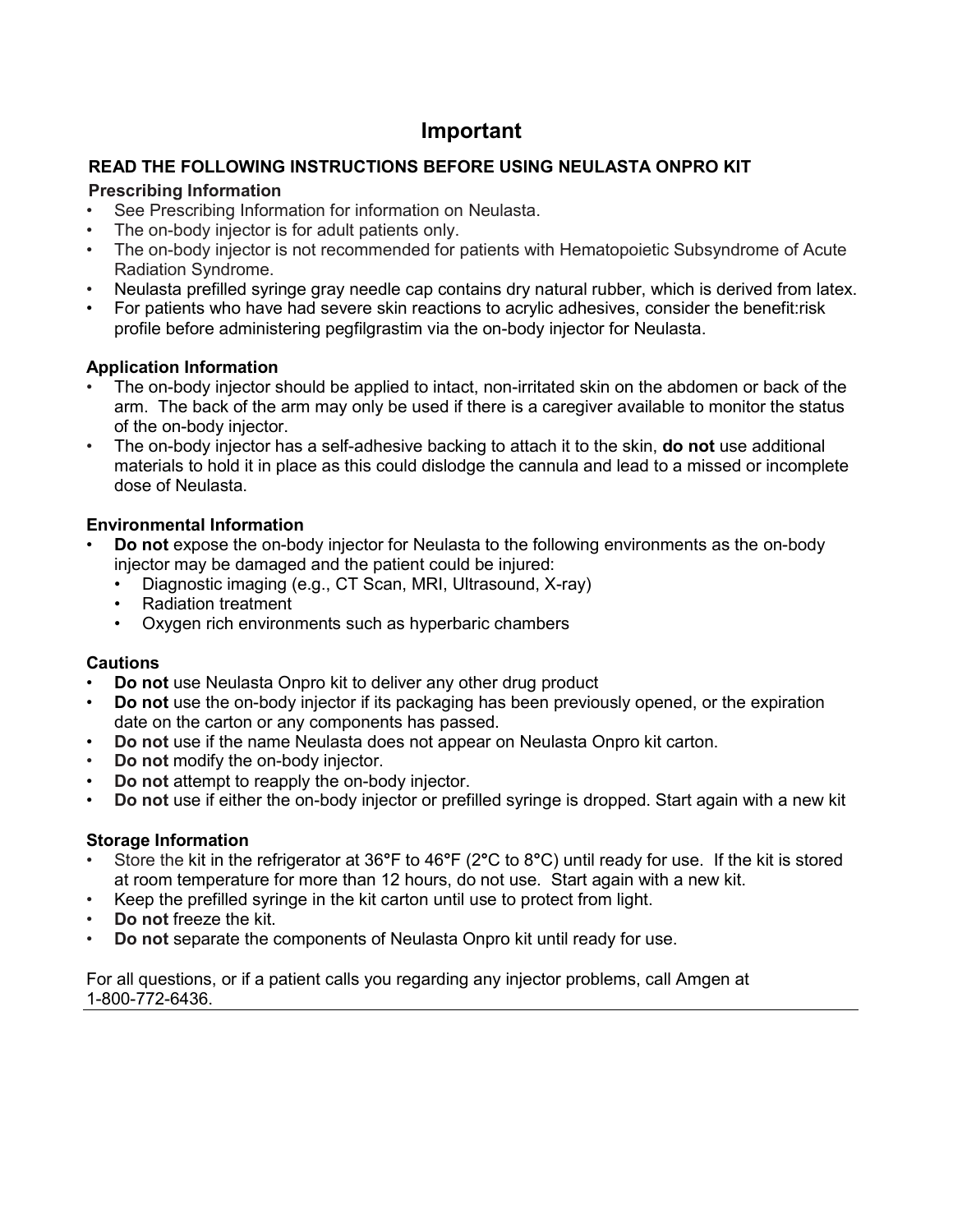# **Step 1: Prepare**

## **A Place the syringe tray and the on-body injector tray on a clean, well-lit work surface.**

Allow the syringe and on-body injector to come naturally to room temperature for 30 minutes prior to activating. **Do not** warm the kit components using a heat source.

## **B Choose the patient's injection site.**



## **Ask the patient about their ability to monitor and remove the on-body injector.**

- Use the left or right side of the abdomen, except for a two-inch area right around navel.
- Use the back of upper arm only if there is a caregiver available to monitor the status of the on-body injector.
- Apply the on-body injector to intact, non-irritated skin.
- **Do not** apply the on-body injector on surgical sites or areas with scar tissue, moles, or excessive hair. In case of excessive hair, carefully trim hair to get the on-body injector close to the skin.
- **Do not** apply the on-body injector on areas where belts, waistbands, or tight clothing may rub against, disturb, or dislodge the on-body injector.
- **Do not** apply the on-body injector on areas where the on-body injector will be affected by folds in the skin.

### **C Clean an area on the injection site larger than the on-body injector adhesive backing.**

Thoroughly clean the site with alcohol to enhance on-body adherence to the skin.

- Only use alcohol to clean the skin. Make sure the skin is oil-free prior to applying the on-body injector.
- Allow the skin to **completely dry** before attaching the on-body injector*.*
- **Do not** touch this area again before attaching the on-body injector.

## **D Remove Neulasta prefilled syringe from tray.**

### **D**

### **For safety reasons:**

- **Do not** grasp the gray needle cap.
- **Do not** grasp the plunger rod.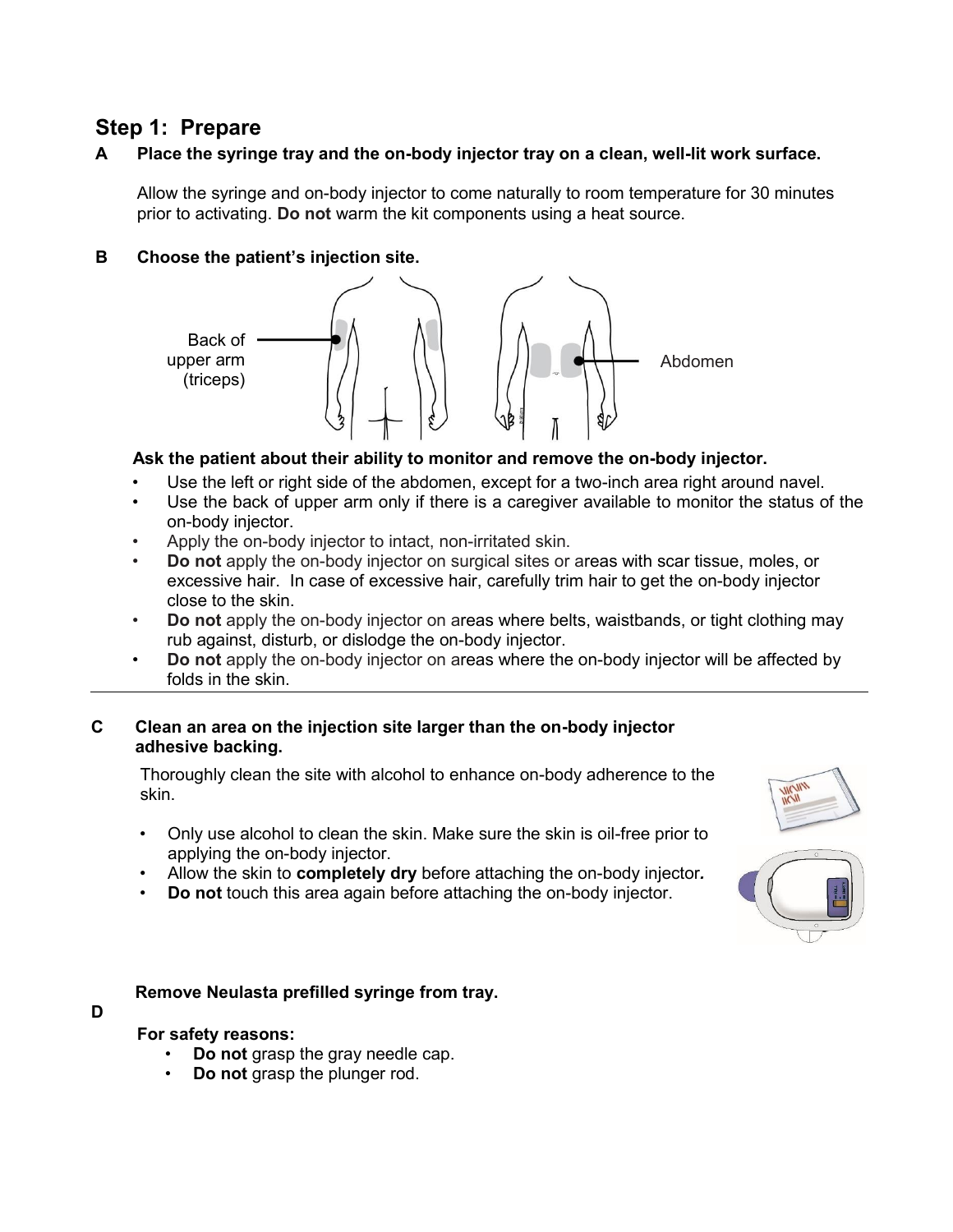# **E Inspect Neulasta prefilled syringe. Neulasta liquid should always be clear and colorless.**

Syringe barrel



expiration date cap • **Do not** use if the liquid contains particulate matter or discoloration is observed prior to administration.

- **Do not** use the prefilled syringe if the expiration date has passed.
- **Do not** use if any part appears cracked or broken.
- **Do not** use if the gray needle cap is missing or not securely attached.
- **Do not** remove the gray needle cap until ready to fill the on-body injector.
- **Do not** shake the prefilled syringe.

In all the above cases, start again with a new kit.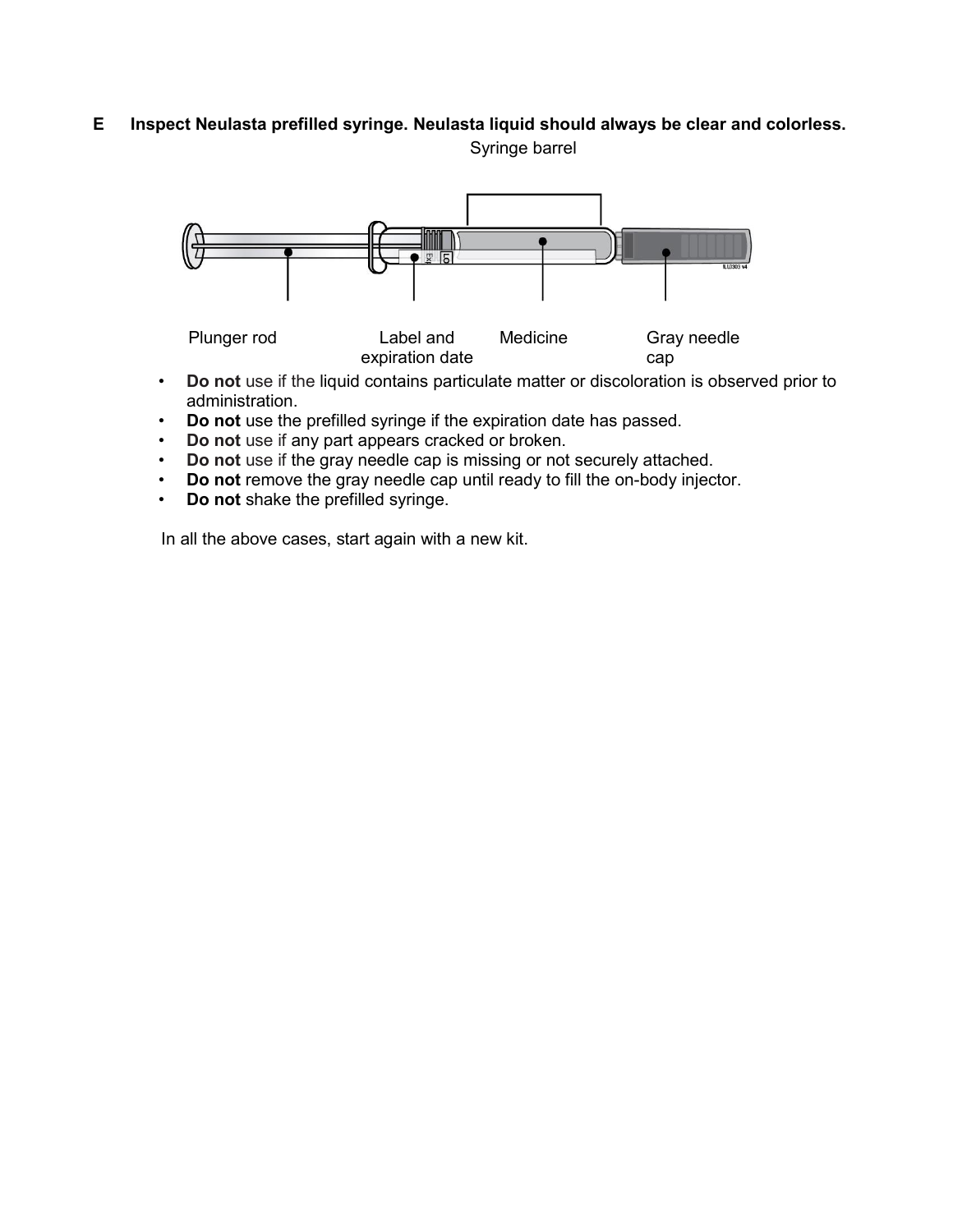# **Step 2: Fill**

**A Remove air bubbles in prefilled syringe.**

Injecting air bubbles could interfere with proper operation of the on-body injector.

- Remove the gray needle cap.
- Gently tap the syringe with your finger until air bubbles rise to the top.
- Slowly push air out of the syringe, taking care to not expel medicine.
- A small droplet at the tip of the needle during air purging is normal.
- **Do not** recap the syringe.



**B Center the needle directly over the medicine port and insert all the way into the port, avoiding sides.**



### **Insert needle into medicine port at a 90 degree angle only.**

- **Do not** remove the blue needle cover before filling the on-body injector.
- **Do not** insert the needle more than once.
- **Do not** bend the needle. Avoid spilling the medicine.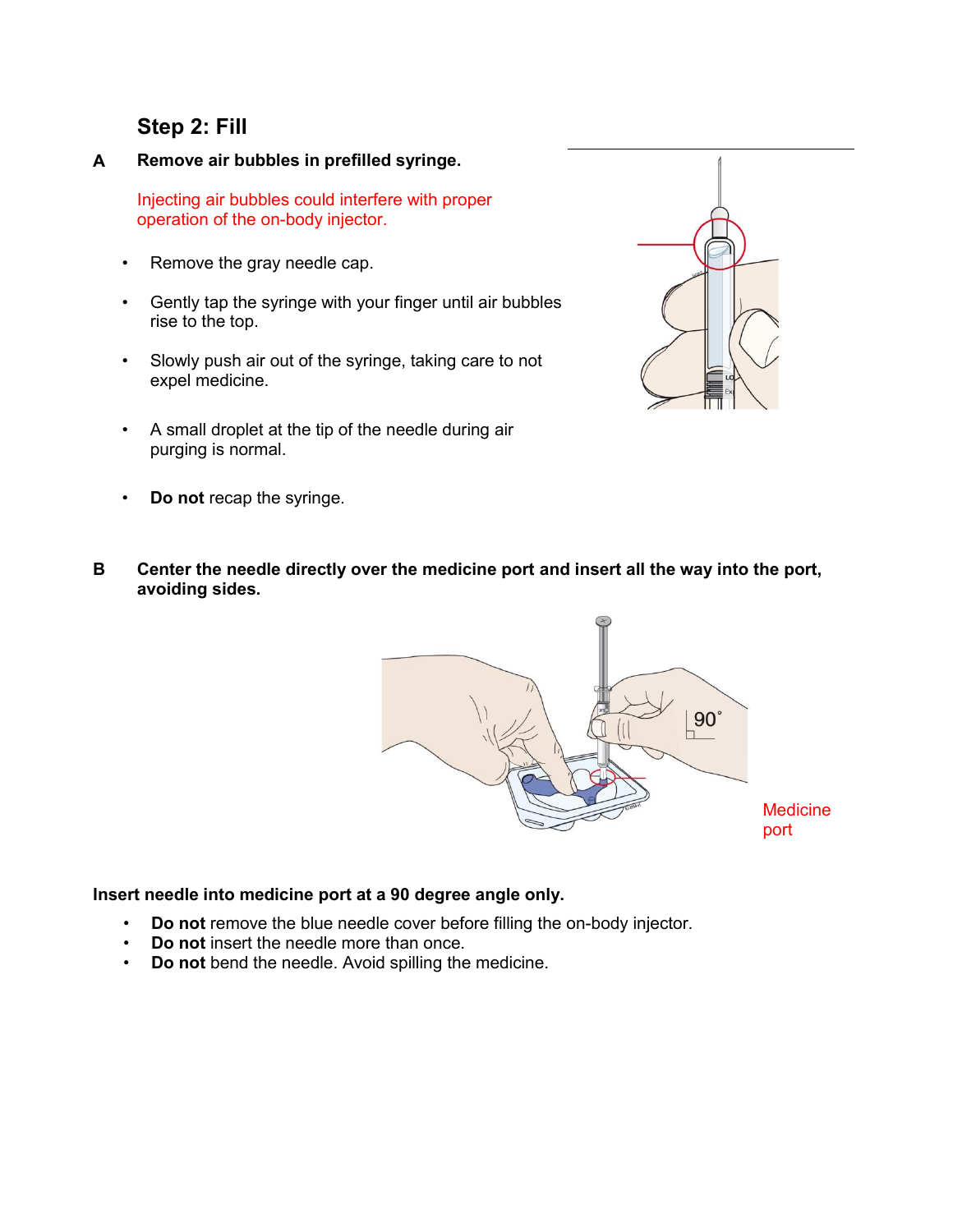- **C Push the plunger rod to empty entire syringe contents into the on-body injector.** 
	- During filling, you will hear beeping.
	- The status light will flash amber.
	- You now have 3 full minutes to apply the on-body injector to your patient.

Discard used syringe in sharps container.



**D Check to see if the on-body injector is full and the amber light is flashing. You should see a black line next to FULL on the fill indicator.**



If this is not the case, do not use. Start again with a new Neulasta Onpro kit.

**E Firmly lift and remove the blue needle cover away from the on-body injector.**

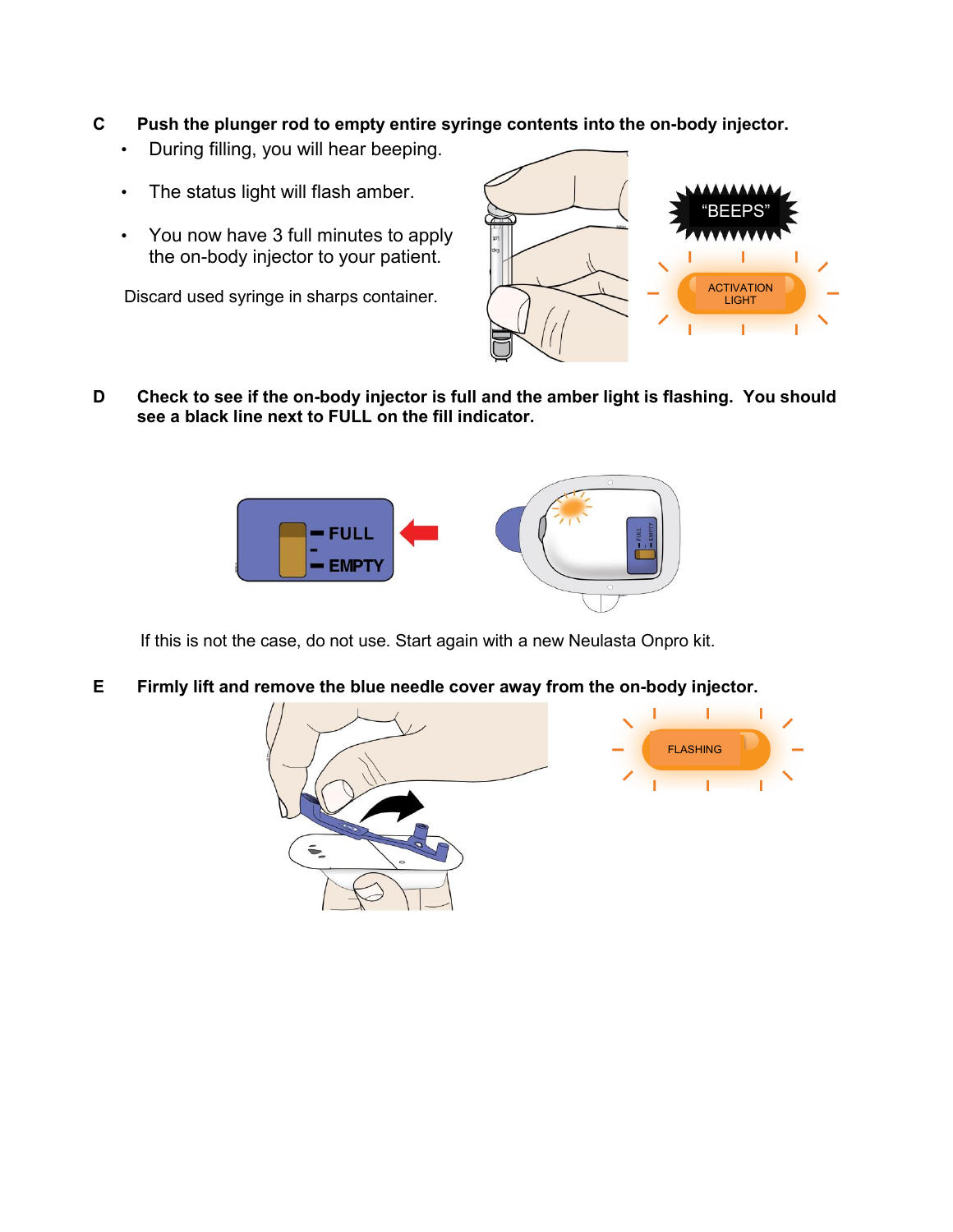# **Step 3: Apply**

**A Peel away both pull tabs to show the adhesive. Never touch hands or gloves to the adhesive.**

Make sure skin is dry prior to applying the on-body injector.



- **Do not** pull off the adhesive pad or fold it.
- **Do not** touch or contaminate the automatic needle area.
- **Do not** use if the needle or cannula is extended past the adhesive or is extended before the on-body injector is placed on the patient.
- **Do not place adhesive on skin that is damp.**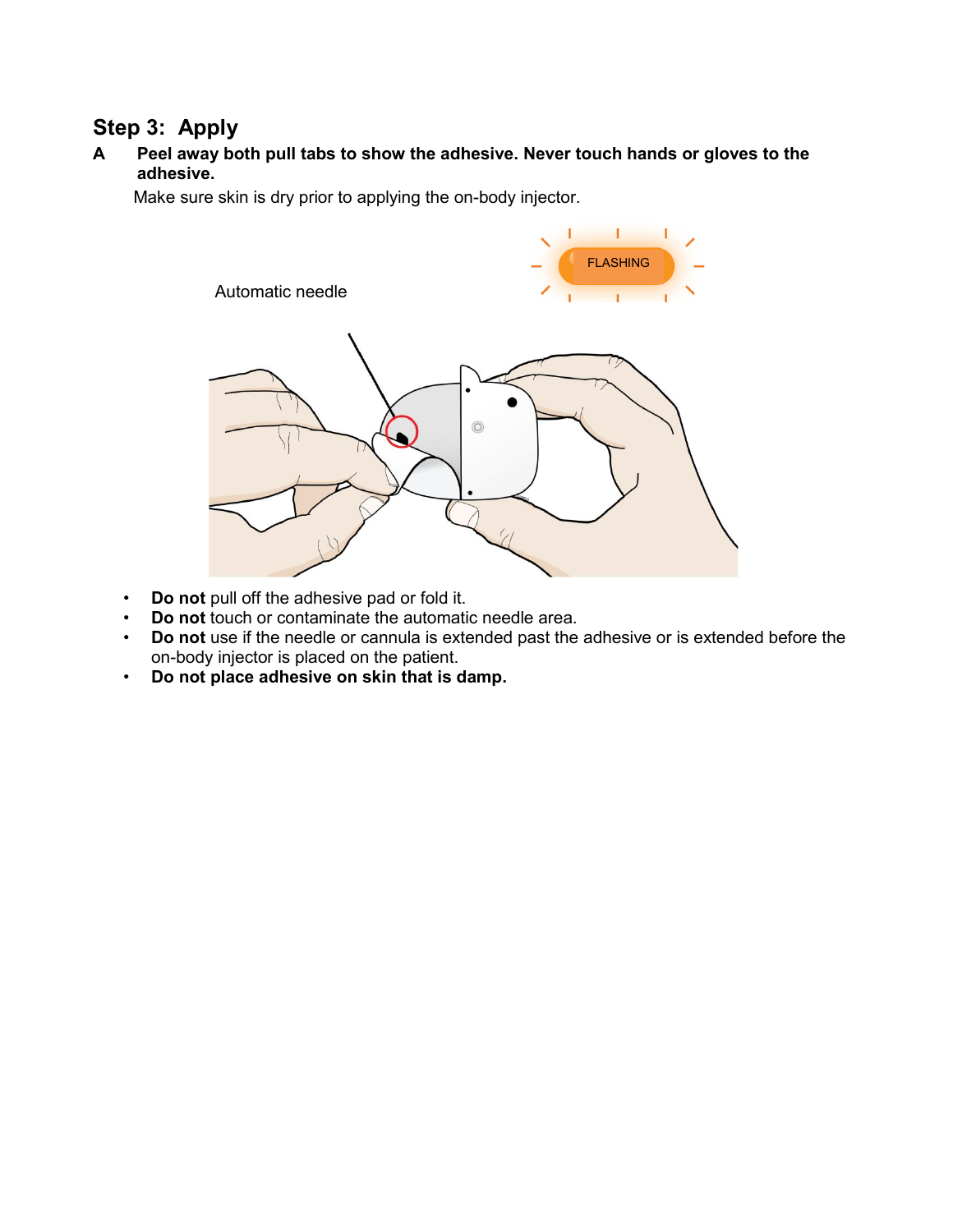**B Before the cannula inserts, securely apply the on-body injector so it is visible and can be monitored by the patient or caregiver.**

**You now have time to carefully apply the on-body injector without folding or wrinkling the adhesive.**

- **Do not** touch the adhesive.
- Grasp the on-body injector's plastic case with your fingertips and only by sides, keeping fingers off of the adhesive.
- **Do not** let the adhesive bend or curl while applying the on-body injector to skin.
- **Important:** Once on the skin, **press firmly on the on-body injector** to ensure proper adhesion to the patient's skin.
- Press around the entire adhesive so it lies down without folds or wrinkles.
- Hold the top of the on-body injector and run finger around the adhesive to create a secure attachment.
- If additional adhesion is deemed appropriate, an adhesive extender that fits around the on-body injector can be obtained by calling 1-844-MYNEULASTA (1-844- 696-3852).
- **Do not** use other materials to secure the on-body injector to the patient that could cover audio/visual indicators or compress the on-body injector against the patient's skin.



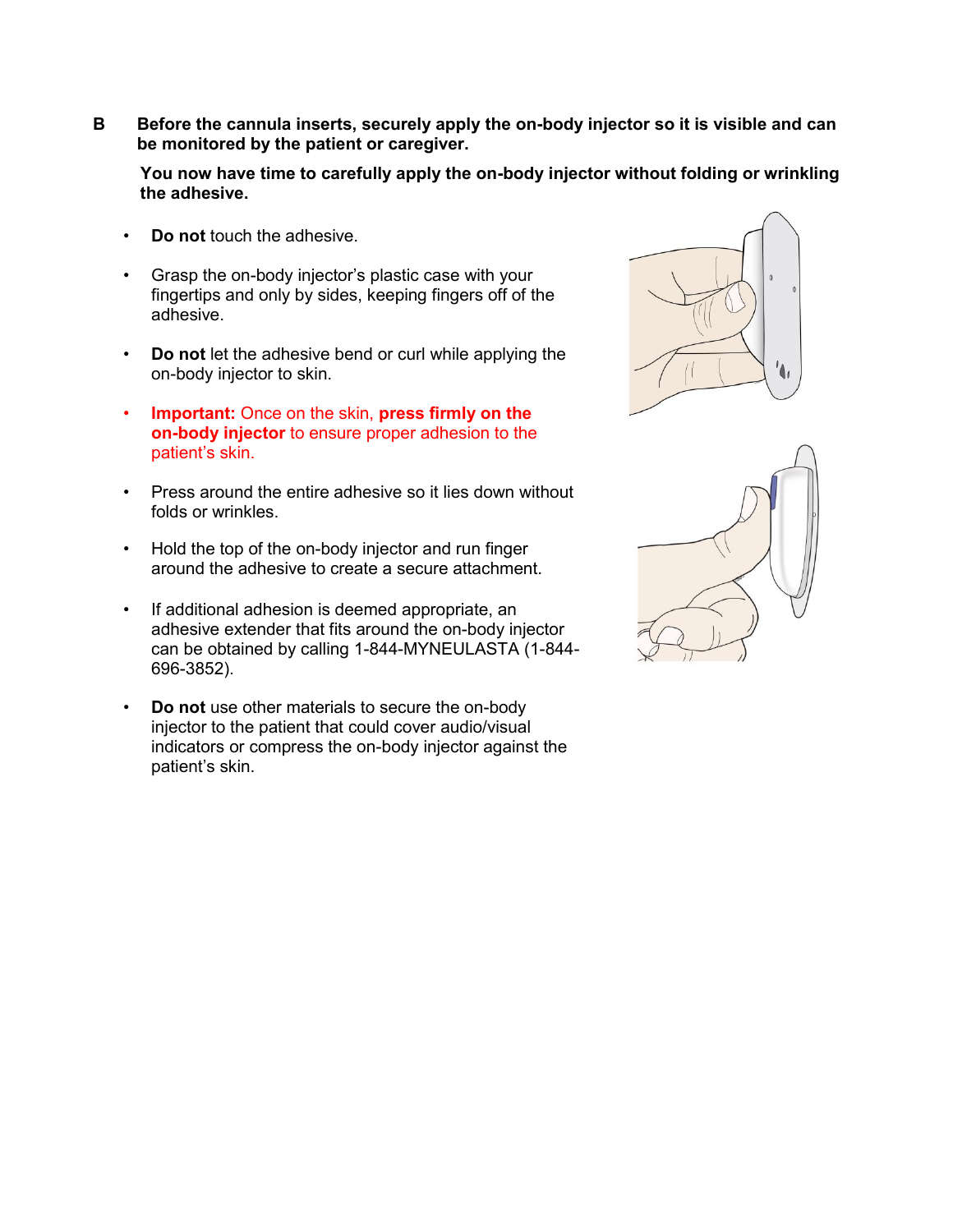**Back of upper arm (triceps)** Vertical with the light facing down toward the elbow



### **Abdomen**

Horizontal with the light facing up and visible to the patient



**Do not worry if the on-body injector is quiet. When 3 minutes are up, the on-body injector will beep telling you the cannula is**  STOPI **about to insert.**

# **Step 4: Finish**

**A Wait for the status light to turn green. This means the cannula has been inserted.**

**Do not** remove the on-body injector during cannula insertion to avoid needle stick injury to you or to the patient.



**If the adhesive is wrinkled in front of the cannula window or has folds anywhere that prevent the on-body injector from securely adhering, remove the on-body injector. Start again with a new kit and call Amgen at 1-800-772-6436.**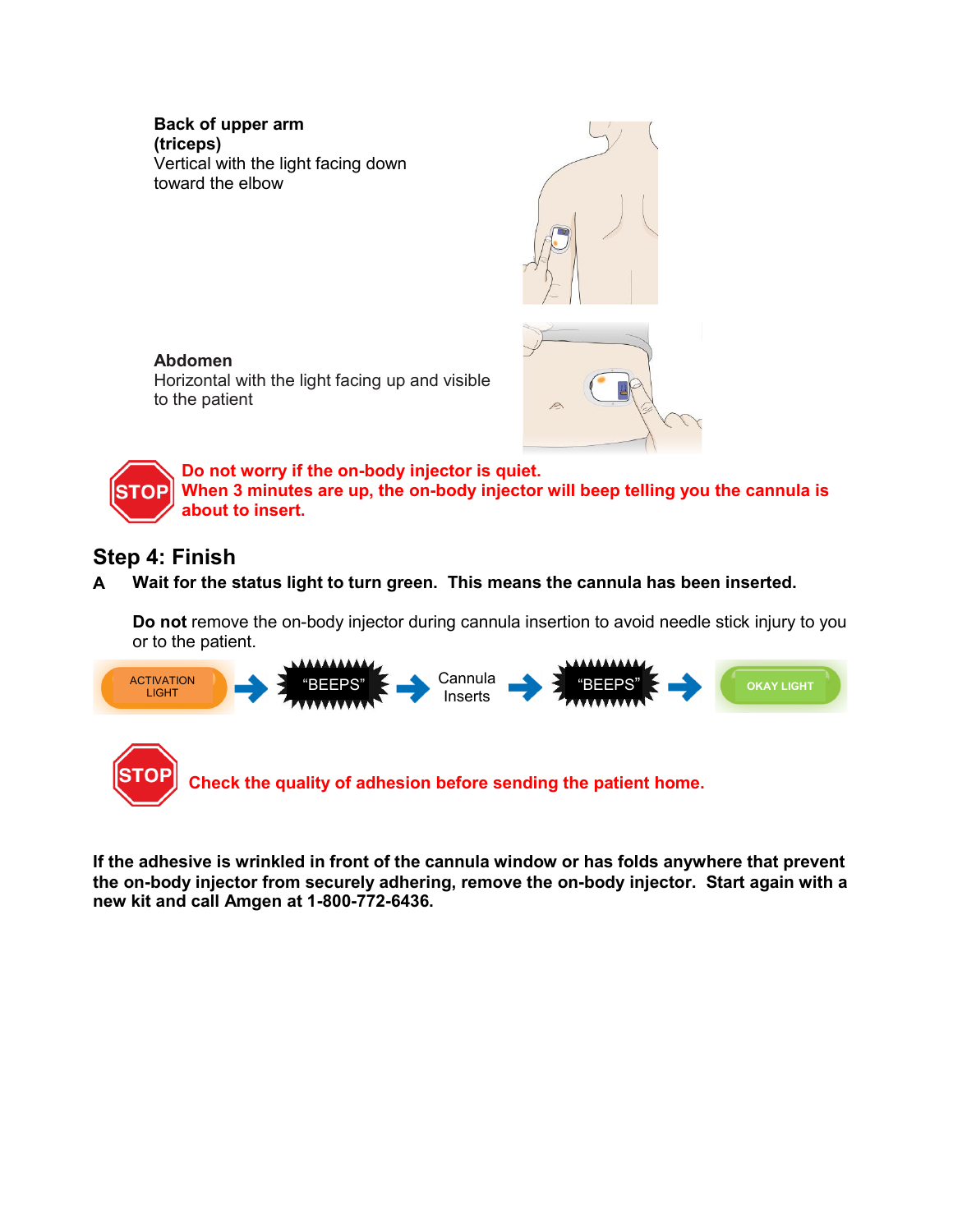

**B Provide the Patient IFU Booklet for the patient to take home.** 

### **Fill in the Dose Delivery information on the booklet, and review the following instructions with your patient:**

- The on-body injector will always flash a slow green light to let them know it is working properly.
- The patient should keep the on-body injector dry for at least 3 hours after it was placed on their skin.
- After approximately 27 hours, the dose delivery will begin. Dose delivery will take about 45 minutes, during this time, the on-body injector will flash a fast green light.
- **When dose delivery is complete, the on-body injector will sound a long beep, and the status light will turn SOLID GREEN.**
- **Do not remove the on-body injector until the status light is SOLID GREEN.**
- If the red error light is flashing, or the adhesive is noticeably wet (saturated), or the on-body injector is dislodged, the patient should contact their healthcare provider immediately as they may need a replacement dose.

# **Attention!**

**What to do if you hear beeping or when you look at status light and it is flashing red.**

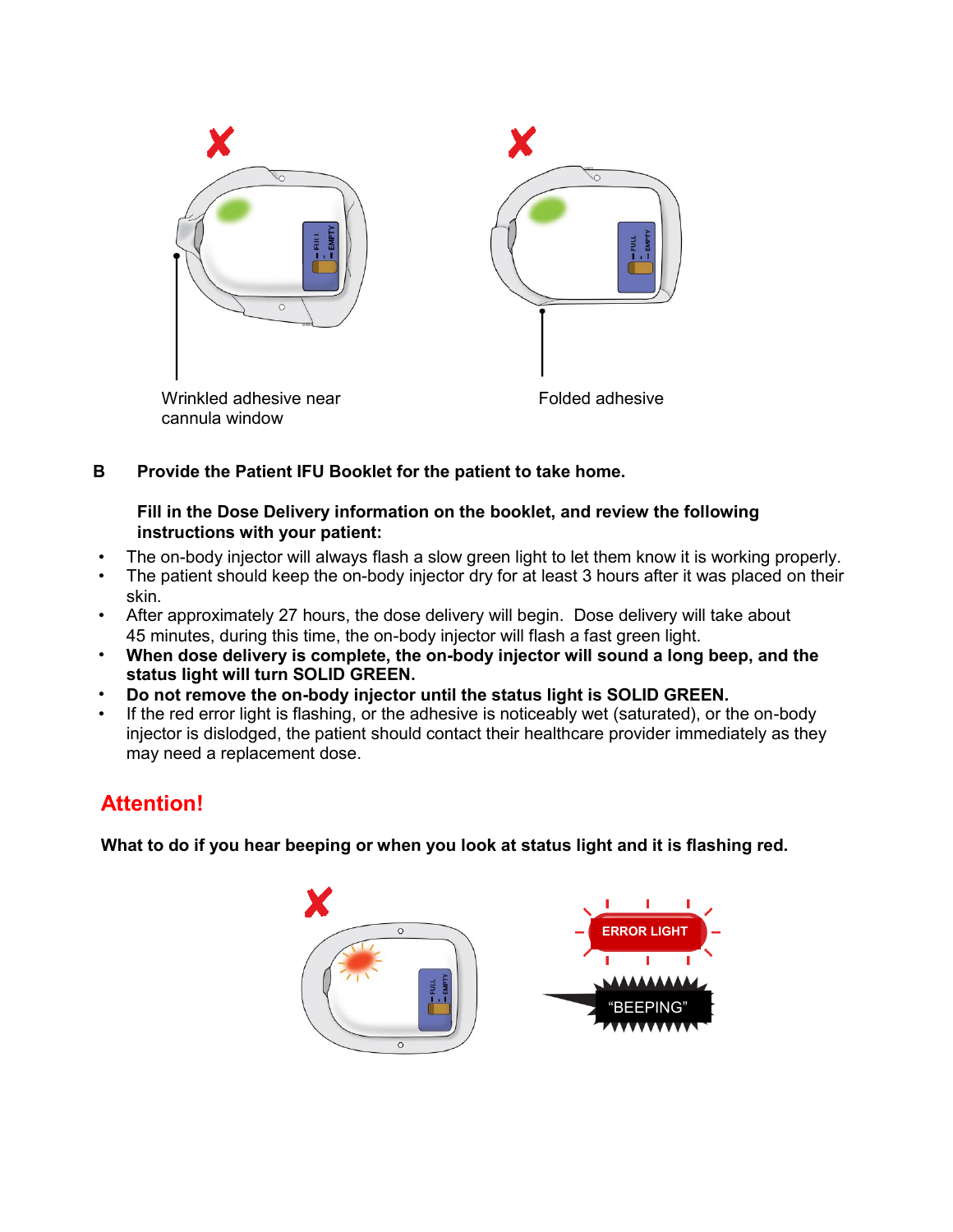If at any time the on-body injector beeps continuously for 5 minutes, and the status light is flashing red, take the on-body injector off of the patient.

**Do not** apply or leave the on-body injector on the patient if red error light is on.

In all cases, do not use. Start over with a new Neulasta Onpro kit, and call Amgen at 1-800-772-6436.

### **What to do if your patient reports the status light is flashing red.** If the patient reports the status light is flashing red, they may not have received the full dose. Schedule a follow-up appointment with your patient.

**What to do if your patient reports the adhesive is saturated with fluid or the on-body injector is dripping.**



**Saturated** adhesive

Dripping fluid from on-body injector

If the patient reports an on-body injector leak, they may not have received the full dose. Schedule a follow-up appointment with your patient.

In all cases report the incident to Amgen at 1-800-772-6436.



Neulasta® (pegfilgrastim)

### **Manufactured by:**

Amgen Inc. One Amgen Center Drive Thousand Oaks, California 91320-1799 US License No. 1080

Patent: <http://pat.amgen.com/onpro/> © 2002 to 2021 Amgen Inc. All rights reserved.

<http://www.neulasta.com/> 1-844-MYNEULASTA (1-844-696-3852)

Issued: 03/2021 V12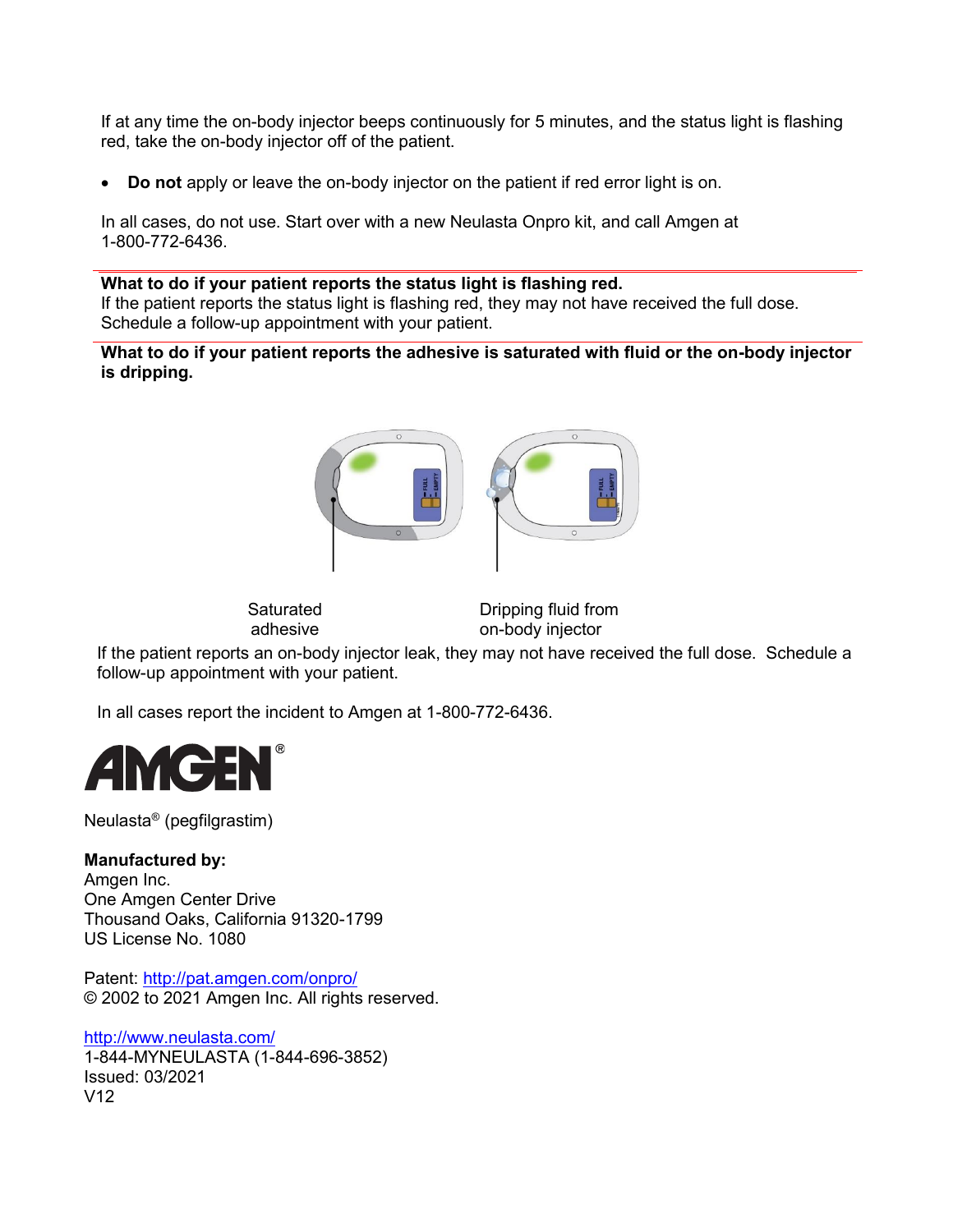#### **Before You Begin**



**The following is an overview of on-body injector preparation steps. Read this section first**

To prepare and apply the on-body injector, you will use a prefilled syringe to fill and activate it.

As part of this process, the on-body injector uses lights and sounds as signals to help guide you through the preparation and application process.

As you fill the on-body injector, the status light flashes amber and the on-body injector beeps 3 times.

When the status light flashes amber and the on-body injector beeps, this means it has been properly filled and activated.

After the on-body injector activates, you will have 3 full minutes to remove the blue needle guard and adhesive backing, and then apply the on-body injector to your patient.

- The on-body injector will beep several times prior to inserting the cannula.
- Make sure you have the on-body injector properly secured to your patient before the cannula inserts.

When the status light flashes green, this means the on-body injector has successfully inserted the cannula.

For all questions, or if a patient calls you regarding any on-body injector problems, call Amgen at 1-800-772-6436.



 **Turn over to continue with the Instructions for Use**



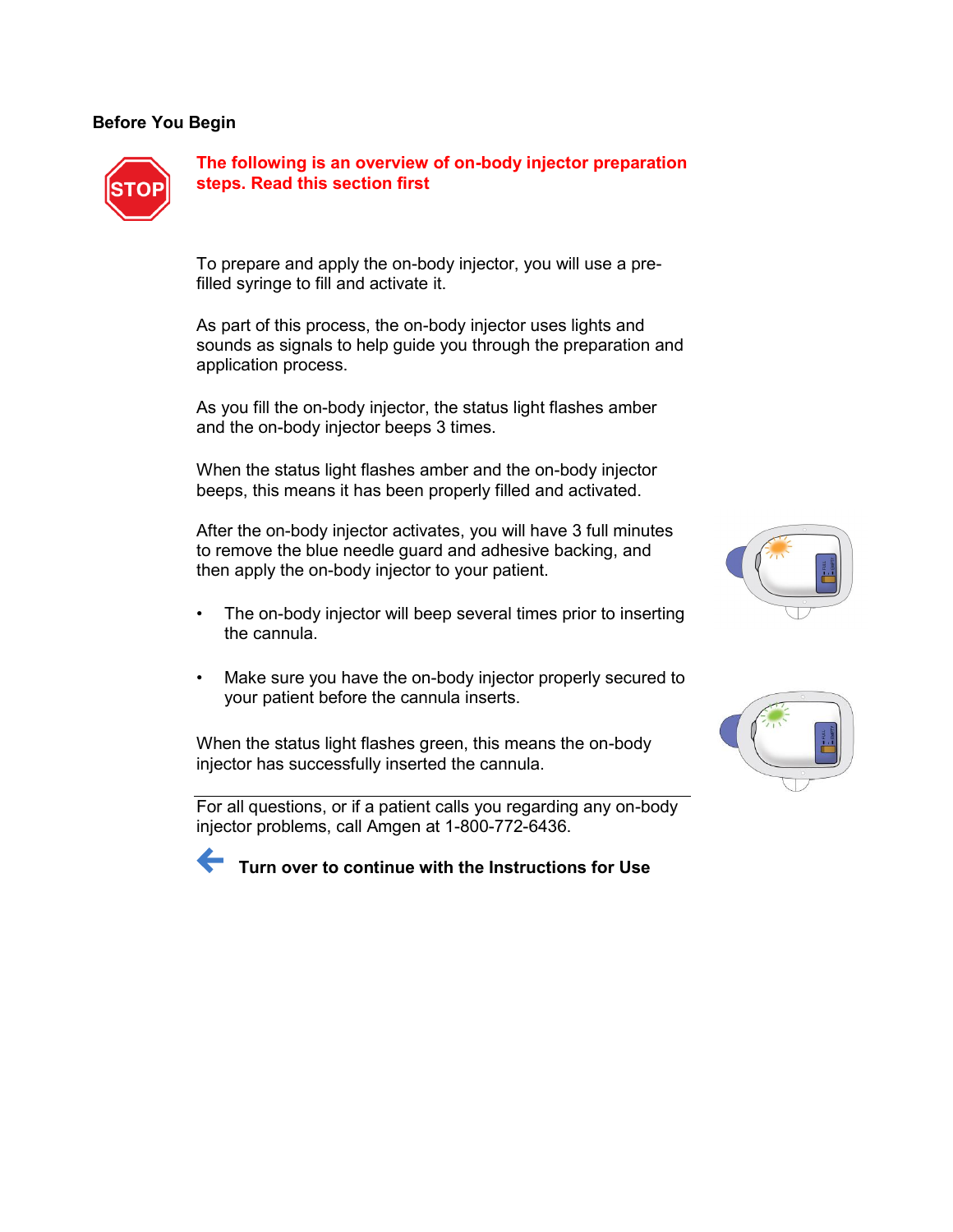| <b>Symbol</b>     | <b>Meaning</b>                                             |
|-------------------|------------------------------------------------------------|
|                   | Do not reuse this on-body injector. Single-use only        |
|                   | Refer to Instructions for Use                              |
|                   | Do not use if packaging is damaged                         |
|                   | Temperature limitation                                     |
| ∕∘                | Humidity limitation                                        |
|                   | Expiration date (use by date)                              |
| <b>REF</b>        | Reference/model number                                     |
| <b>LOT</b>        | Lot number                                                 |
|                   | Type BF medical device (protection from electrical shock)  |
| <b>STERILE EO</b> | Sterilized by ethylene oxide                               |
| <b>IP28</b>       | Waterproof up to 8 feet for 1 hour                         |
| <b>R</b> Only     | Prescription use only                                      |
|                   | <b>MR Unsafe</b>                                           |
|                   | On-body injector for Neulasta <sup>®</sup> (pegfilgrastim) |
|                   | Neulasta® (pegfilgrastim) prefilled syringe                |
|                   | <b>Pressure Limitation</b>                                 |

**Do not** expose the on-body injector for Neulasta to the following environments as the on-body injector may be damaged and the patient could be injured:

- Diagnostic imaging (e.g., CT Scan, MRI, Ultrasound, X-ray)
- Radiation treatment
- Oxygen rich environments such as hyperbaric chambers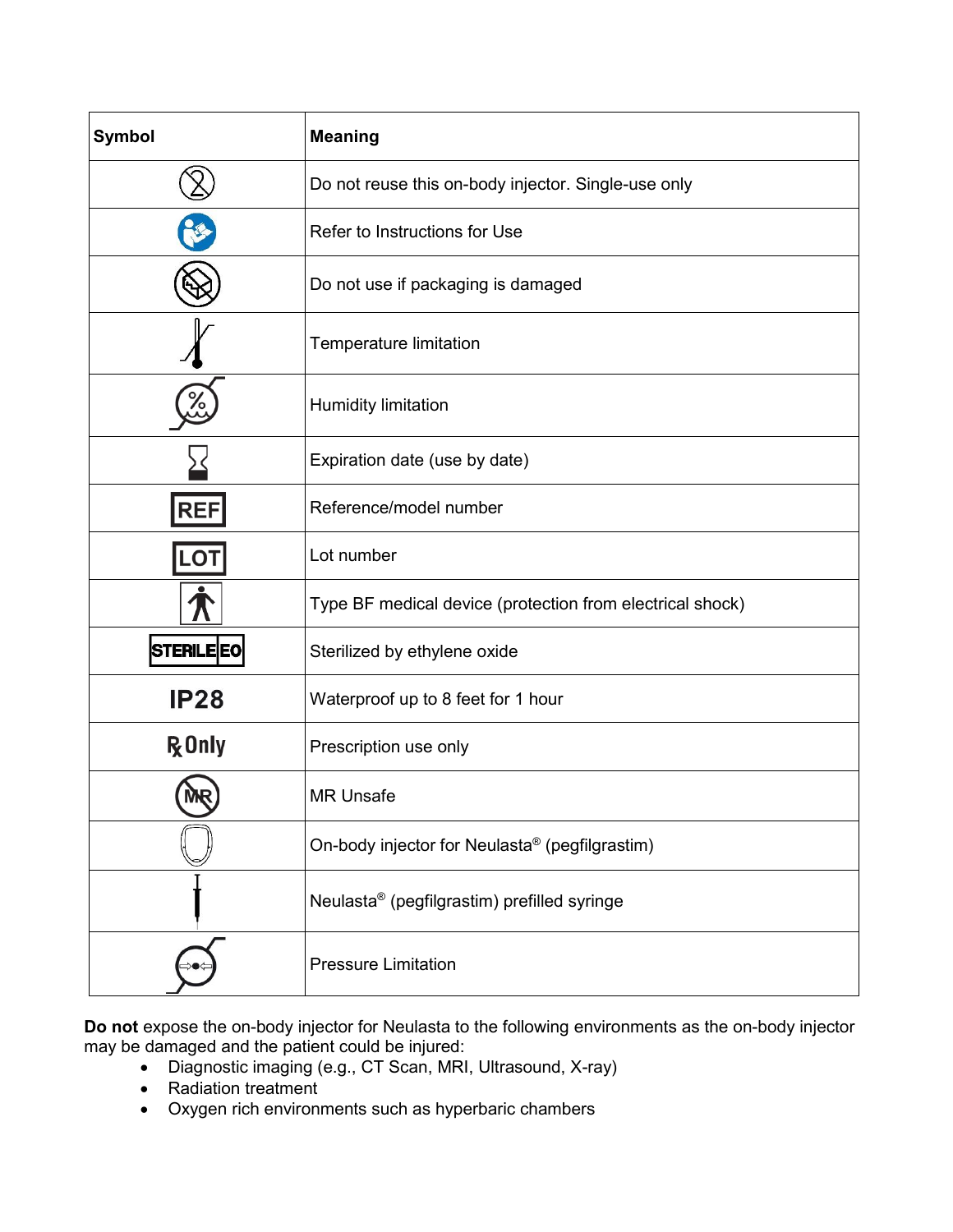### **Electromagnetic Compatibility**

The information contained in this section (such as separation distances) is, in general, specifically written in regard to the on-body injector for Neulasta. The numbers provided will not guarantee faultless operation but should provide reasonable assurance of such. This information may not be applicable to other medical electrical equipment; older equipment may be particularly susceptible to interference.

### General Notes:

Medical electrical equipment requires special precautions regarding electromagnetic compatibility (EMC), and needs to be installed and put into service according to the EMC information provided in this document.

Portable and mobile RF communications equipment can affect medical electrical equipment.

Cables and accessories not specified within the instructions for use are not authorized. Using cables and/or accessories may adversely impact safety, performance, and electromagnetic compatibility (increased emission and decreased immunity).

Care should be taken if the on-body injector for Neulasta is used adjacent to other electrical equipment; if adjacent use is inevitable, the on-body injector for Neulasta should be observed to verify normal operation in this setting.

## **Electromagnetic Emissions**

The on-body injector for Neulasta is intended for use in the electromagnetic environment specified below. The user of the on-body injector for Neulasta should ensure that it is used in such an environment.

| Emissions                                         | Compliance according to | Electromagnetic environment                                                                                                                                                                                   |
|---------------------------------------------------|-------------------------|---------------------------------------------------------------------------------------------------------------------------------------------------------------------------------------------------------------|
| RF Emissions (CISPR 11)                           | Group 1                 | The on-body injector for<br>Neulasta uses RF energy only<br>for its internal function.<br>Therefore, its RF emissions are<br>very low and are not likely to<br>cause any interference in<br>nearby equipment. |
| <b>CISPR B</b><br><b>Emissions Classification</b> | Class B                 |                                                                                                                                                                                                               |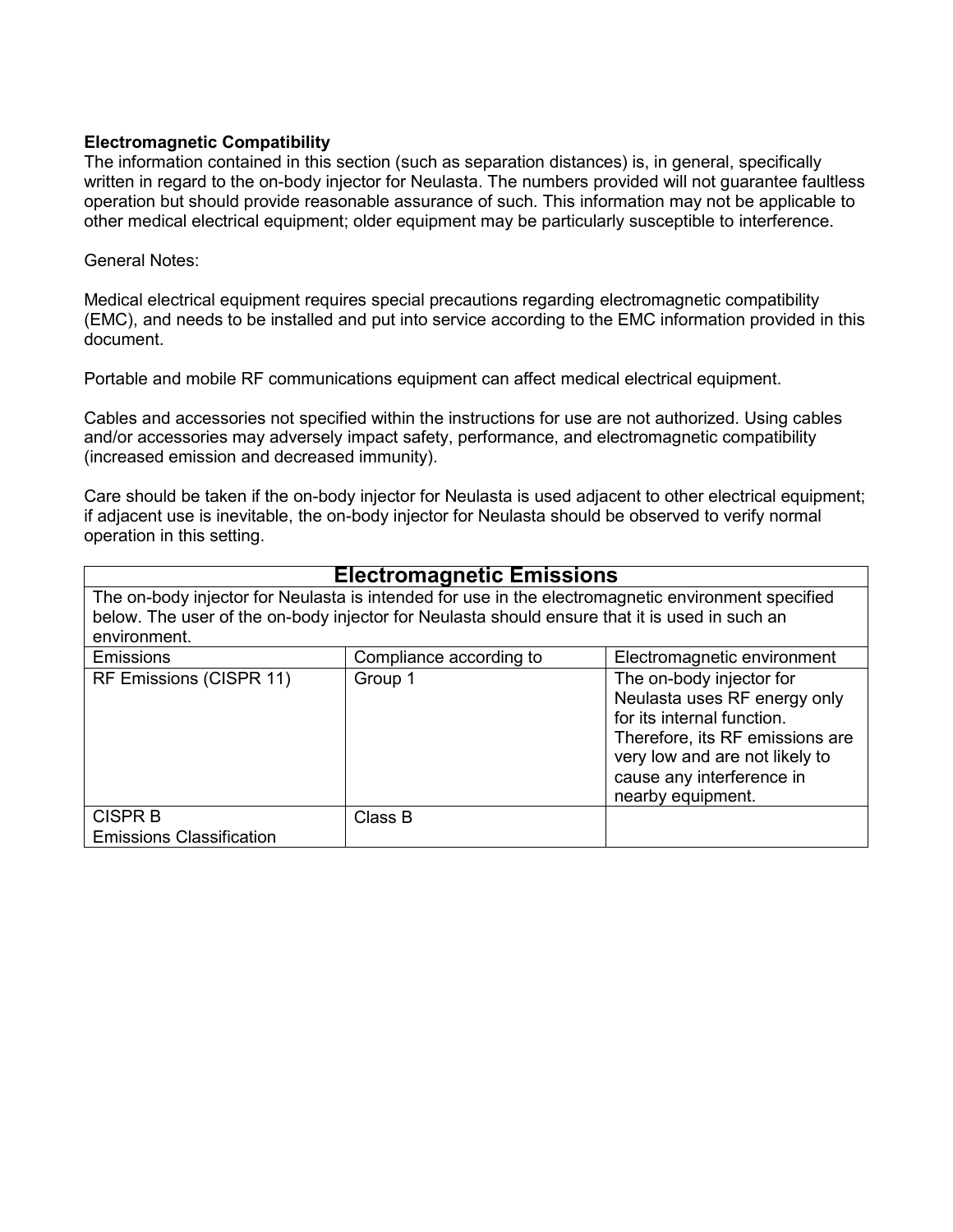| <b>Electromagnetic Immunity</b>                                                                    |                             |                                                                                         |                                                                                                                                                                                                                                                                                                                                                                                                                                                                                                                                                                                                                                                                                                 |
|----------------------------------------------------------------------------------------------------|-----------------------------|-----------------------------------------------------------------------------------------|-------------------------------------------------------------------------------------------------------------------------------------------------------------------------------------------------------------------------------------------------------------------------------------------------------------------------------------------------------------------------------------------------------------------------------------------------------------------------------------------------------------------------------------------------------------------------------------------------------------------------------------------------------------------------------------------------|
| The on-body injector for Neulasta is intended for use in the electromagnetic environment specified |                             |                                                                                         |                                                                                                                                                                                                                                                                                                                                                                                                                                                                                                                                                                                                                                                                                                 |
|                                                                                                    |                             | below. The user of this equipment should ensure that it is used in such an environment. |                                                                                                                                                                                                                                                                                                                                                                                                                                                                                                                                                                                                                                                                                                 |
| <b>Immunity Test</b>                                                                               | IEC 60601 Test Level        | <b>Compliance Level</b>                                                                 | Electromagnetic<br>Environment-Guidance                                                                                                                                                                                                                                                                                                                                                                                                                                                                                                                                                                                                                                                         |
| <b>ESD</b><br>IEC 61000-4-2                                                                        | ±8 kV Contact<br>±15 kV Air | ±8 kV Contact<br>±15 kV Air                                                             | Floors should be wood,<br>concrete or ceramic tile.<br>If floors are synthetic,<br>the r/h should be at<br>least 30%.                                                                                                                                                                                                                                                                                                                                                                                                                                                                                                                                                                           |
| <b>Power Frequency</b><br>50/60 Hz<br><b>Magnetic Field IEC</b><br>61000-4-8                       | 30 A/m                      | 30 A/m                                                                                  | Power frequency<br>magnetic fields should<br>be that of typical<br>commercial or hospital<br>environment.                                                                                                                                                                                                                                                                                                                                                                                                                                                                                                                                                                                       |
| <b>Radiated RF Fields</b><br>61000-4-3                                                             | 3 V/m<br>80 MHz to 2.7 GHz  | $(E1)=3$ V/m                                                                            | Portable and mobile<br>communications<br>equipment should be<br>separated from the<br>on-body injector for<br>Neulasta by no less<br>than the distances<br>calculated/listed below:<br>$D=(3.5/V1)(\sqrt{P})150$ kHz<br>to 80 MHz<br>D= $(3.5/E1)(\sqrt{P})80$ to<br>800 MHz<br>$D=(7/E1)(\sqrt{P})800$ MHz<br>to 2.5 GHz<br>Where P is the max<br>power in watts and D is<br>the recommended<br>separation distance in<br>meters. Field strengths<br>from fixed transmitters.<br>as determined by an<br>electromagnetic site<br>survey, should be less<br>than the compliance<br>levels (V1 and E1).<br>Interference may occur<br>in the vicinity of<br>equipment containing a<br>transmitter. |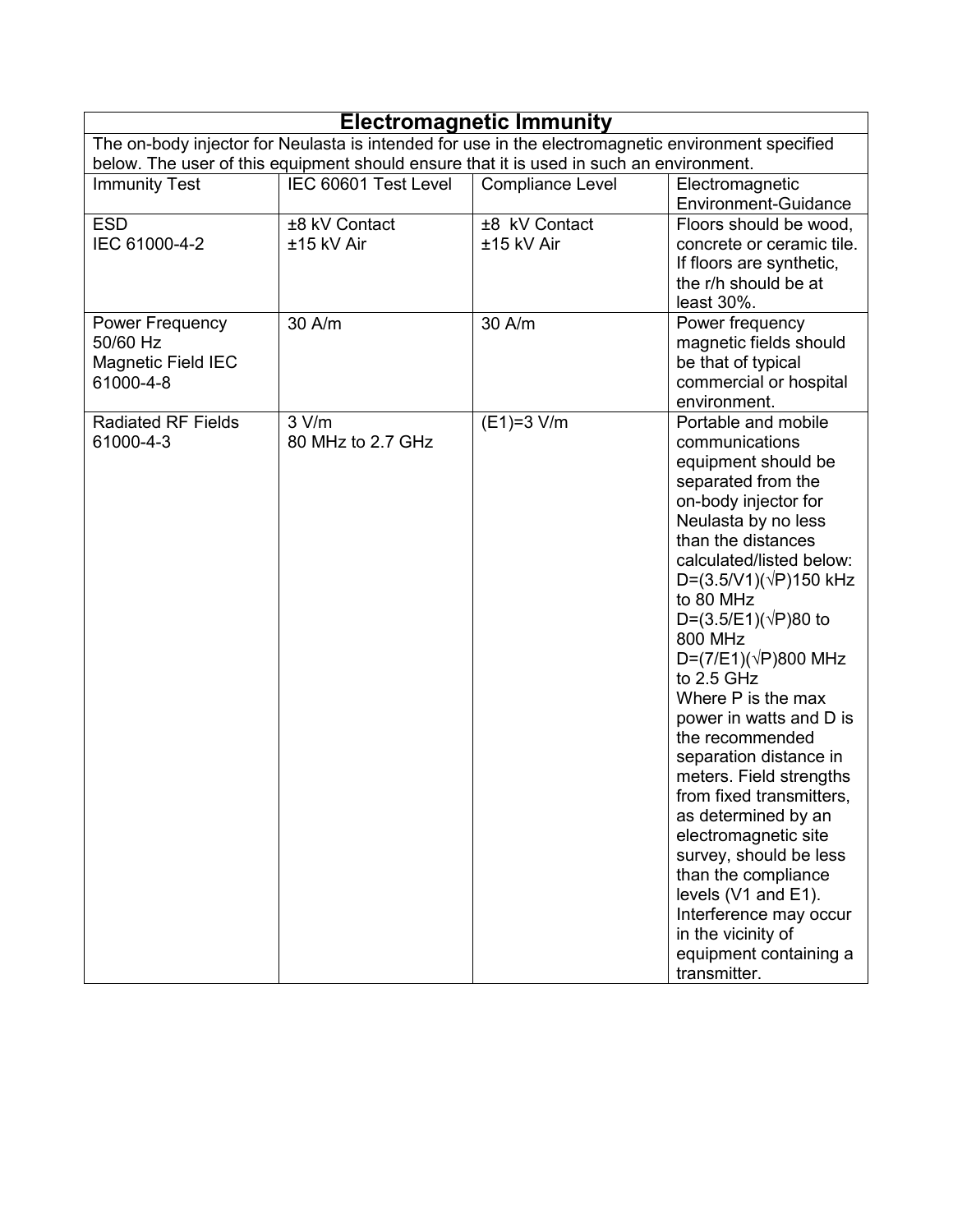| Test specifications for ENCLOSURE PORT IMMUNITY to RF wireless                                                                                                                                                          |                    |                                                                                                                                                                                               |                                             |                  |                 |                               |
|-------------------------------------------------------------------------------------------------------------------------------------------------------------------------------------------------------------------------|--------------------|-----------------------------------------------------------------------------------------------------------------------------------------------------------------------------------------------|---------------------------------------------|------------------|-----------------|-------------------------------|
|                                                                                                                                                                                                                         |                    |                                                                                                                                                                                               | communications equipment                    |                  |                 |                               |
|                                                                                                                                                                                                                         |                    | The on-body injector for Neulasta is intended for use in the radio frequency environment specified<br>below. The user of this equipment should ensure that it is used in such an environment. |                                             |                  |                 |                               |
| Test<br>Frequency                                                                                                                                                                                                       | Band <sup>a)</sup> | Service <sup>a)</sup>                                                                                                                                                                         | Modulation <sup>b)</sup>                    | Maximum<br>Power | <b>Distance</b> | Immunity<br><b>Test Level</b> |
| (MHz)                                                                                                                                                                                                                   | (MHz)              |                                                                                                                                                                                               |                                             | (W)              | (m)             | (V/m)                         |
| 385                                                                                                                                                                                                                     | 380-390            | TETRA 400                                                                                                                                                                                     | Pulse<br>modulation <sup>b)</sup>           | 1.8              | 0.3             | 27                            |
|                                                                                                                                                                                                                         |                    |                                                                                                                                                                                               | 18 Hz                                       |                  |                 |                               |
| 450                                                                                                                                                                                                                     | 430-470            | GMRS 460,<br><b>FRS 460</b>                                                                                                                                                                   | FM <sup>c</sup><br>± 5 kHz<br>deviation     | 2                | 0.3             | 28                            |
|                                                                                                                                                                                                                         |                    |                                                                                                                                                                                               | 1 kHz sine                                  |                  |                 |                               |
| 710                                                                                                                                                                                                                     | 704-787            | LTE Band 13,<br>17                                                                                                                                                                            | Pulse<br>modulation <sup>b)</sup>           | 0.2              | 0.3             | 9                             |
| 745                                                                                                                                                                                                                     |                    |                                                                                                                                                                                               | 217 Hz                                      |                  |                 |                               |
| 780                                                                                                                                                                                                                     |                    |                                                                                                                                                                                               |                                             |                  |                 |                               |
| 810                                                                                                                                                                                                                     | 800-960            | GSM 800/900,<br>TETRA 800,                                                                                                                                                                    | Pulse<br>modulation <sup>b)</sup>           | 2                | 0.3             | 28                            |
| 870                                                                                                                                                                                                                     |                    | <b>iDEN 820,</b>                                                                                                                                                                              | 18 Hz                                       |                  |                 |                               |
| 930                                                                                                                                                                                                                     |                    | <b>CDMA 850,</b><br>LTE Band 5                                                                                                                                                                |                                             |                  |                 |                               |
| 1720                                                                                                                                                                                                                    | 1700-1990          | GSM 1800;                                                                                                                                                                                     | Pulse                                       | $\overline{2}$   | 0.3             | 28                            |
| 1845                                                                                                                                                                                                                    |                    | CDMA 1900;<br>GSM 1900;                                                                                                                                                                       | modulation <sup>b)</sup>                    |                  |                 |                               |
| 1970                                                                                                                                                                                                                    |                    | DECT;<br>LTE Band 1, 3,<br>4, 25; UMTS                                                                                                                                                        | 217 Hz                                      |                  |                 |                               |
| 2450                                                                                                                                                                                                                    | 2400-2570          | Bluetooth,<br>WLAN,<br>802.11 b/g/n,                                                                                                                                                          | Pulse<br>modulation <sup>b)</sup><br>217 Hz | 2                | 0.3             | 28                            |
|                                                                                                                                                                                                                         |                    | <b>RFID 2450,</b><br>LTE Band 7                                                                                                                                                               |                                             |                  |                 |                               |
| 5240                                                                                                                                                                                                                    | 5100-5800          | <b>WLAN 802.11</b>                                                                                                                                                                            | Pulse                                       | 0.2              | 0.3             | 9                             |
| 5500                                                                                                                                                                                                                    |                    | a/n                                                                                                                                                                                           | modulation <sup>b)</sup>                    |                  |                 |                               |
| 5785                                                                                                                                                                                                                    |                    |                                                                                                                                                                                               | 217 Hz                                      |                  |                 |                               |
| NOTE If necessary to achieve the IMMUNITY TEST LEVEL, the distance between the transmitting<br>antenna and the ME EQUIPMENT OF ME SYSTEM may be reduced to 1 m. The 1 m test distance is<br>permitted by IEC 61000-4-3. |                    |                                                                                                                                                                                               |                                             |                  |                 |                               |